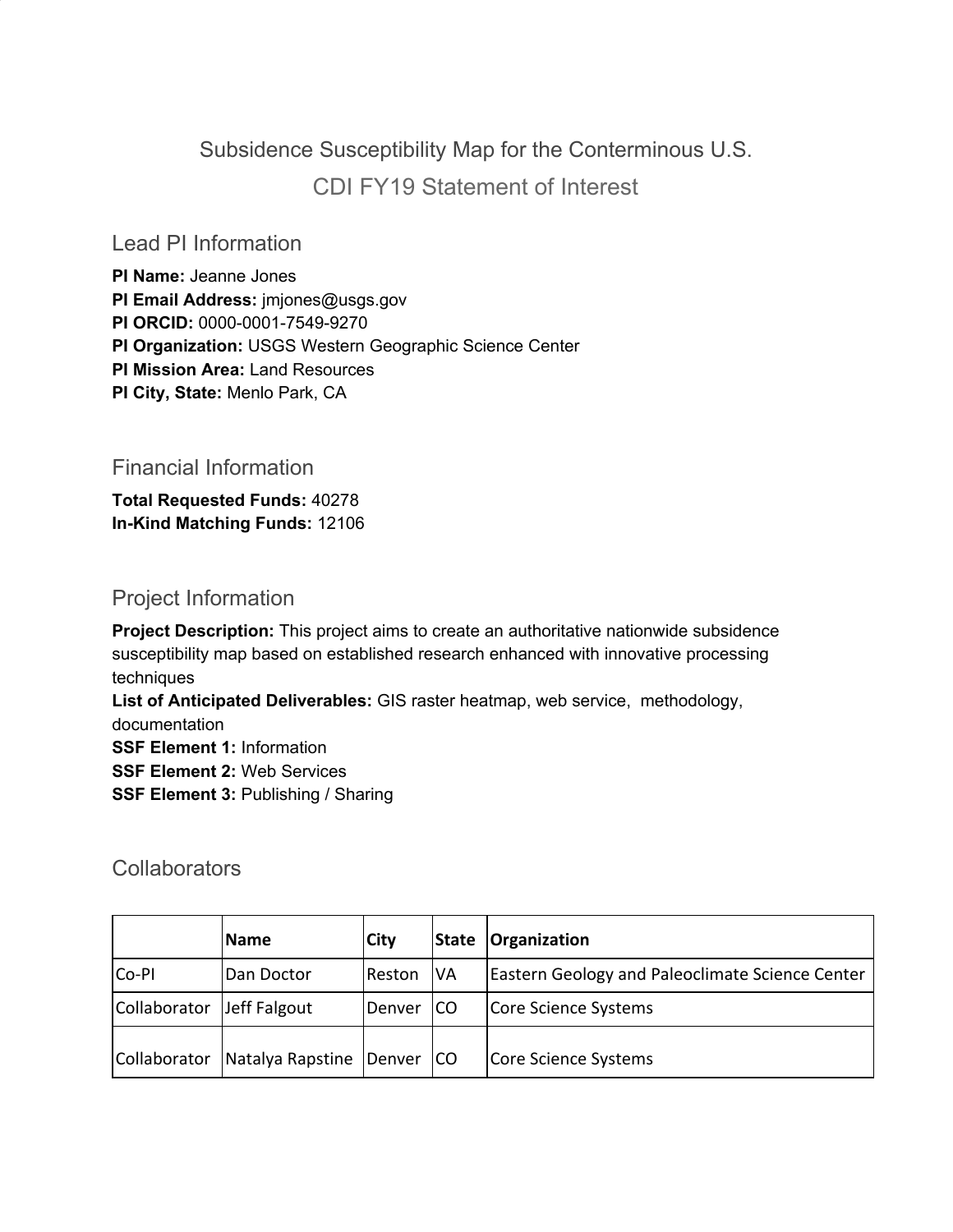**Title**: Subsidence Susceptibility Map for the Conterminous U.S. **USGS Lead PI**: Jeanne Jones, Western Geographic Science Center

#### **Project Narrative**

This project aims to create an authoritative nationwide subsidence susceptibility map based on established research enhanced with innovative processing techniques. USGS researchers have developed algorithms to identify closed depressions related to subsidence at the surface. However, the computer processing required to create a nationwide product has been beyond reach of these subject matter experts. We will use the USGS Yeti supercomputer along with nationwide 10-meter DEMs, NHD, and karst geology layers to develop a raster density heatmap showing areas more likely to have karst depressions. Independent work in smaller study areas will be used to provide a confidence rating on the automated analytical processing.

This data is of significant interest to several USGS Mission areas through the identification of (1) potential **hazards** to DOI and U.S. infrastructure due to sinkholes causing foundational structure instability, (2) hydrologically significant areas with increased **water** detention storage for groundwater recharge, and (3) vernal pools in sensitive **ecosystems** that are a vital landscape resource in the life cycle of amphibians and their insect food sources. This project (1) contributes to the understanding of the Earth's physical and biological systems through the creation of a nationwide product based on USGS expertise, (2) uses existing USGS authoritative data to create a new information product, and (3) completes the science data life cycle by documenting, preserving, and sharing both the product and the methodology.

The subsidence susceptibility heatmap will be made available as a web service in the existing CDI Risk Map project and archived in ScienceBase along with the methodology used to create it. As part of the CDI Risk Map, the heatmap can be visualized along with the existing catalog of assets and other hazards, while the web service will be available for research use to anyone on the internal DOI network.

To create the heatmap, we will begin with ArcGIS toolboxes HydroCutter and Contourtree developed by researchers for identifying closed depressions. Using 10-meter DEMs and vector lines for NHD streams and roads from the National Map, we first run the Cutter tool to allow streams to pass across roads and remove "digital dams" by creating a new, modified "burned" DEM with stream crossings burned across roads. Next, the Hydro tool defines artificial stream lines that conform to the DEM topography and produces a DEM that has filled each closed depression to its spill point. Then the Sinker tool finds the closed depressions in the "burned" DEM created by the Cutter tool. Finally, the Contour-tree tool is run to identify compound depressions. This process runs successfully on a county-level study area and processing parameters have been optimized for identifying closed depressions with a high degree of accuracy. **The challenge and thrust of this CDI proposal will be to scale this established process up to the conterminous U.S. and optimize the code for the high-performance computing environment.**

The principal investigator has led and successfully completed multiple software projects at the USGS including the 2018 CDI Risk Map project and has taken the USGS Yeti training class. Collaborator #1 (co-PI) is a research geologist specializing in karst studies and has developed and taught a class on identifying closed depressions in DEMs. Collaborators #2 and #3 are computer scientists with the Advanced Research Computing group and have extensive experience programming Yeti. We anticipate 1 month dedicated to code conversion, 1 month to generate results, and 1 month for quality assurance and hosting of the final product.